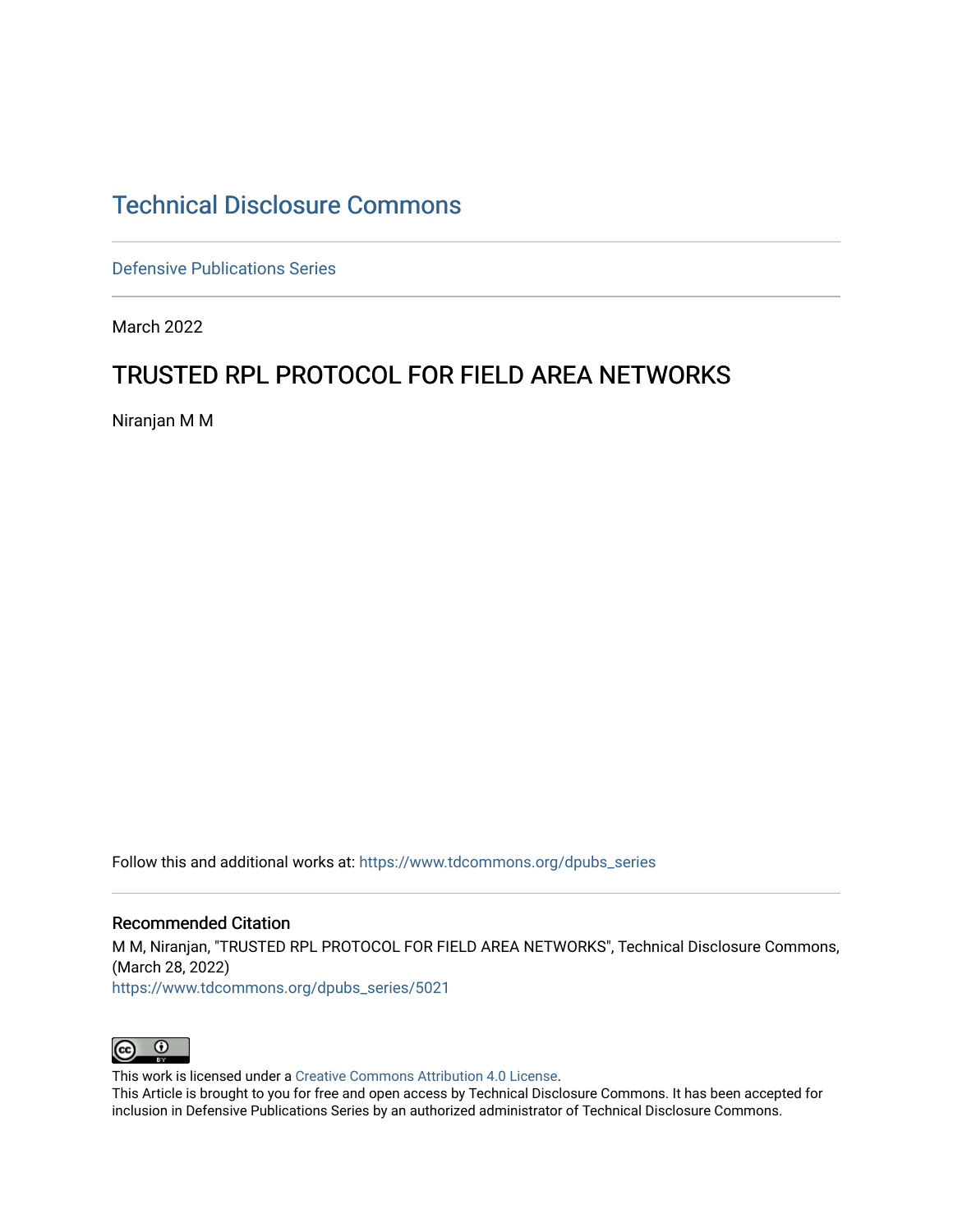### M M: TRUSTED RPL PROTOCOL FOR FIELD AREA NETWORKS

### TRUSTED RPL PROTOCOL FOR FIELD AREA NETWORKS

## AUTHOR: Niranjan M M

## ABSTRACT

Multiple companies have developed Field Area Network (FAN) solution for Industrial IoT (IIoT), which is evolving from smart metering (electricity, gas, water) to smart cities. The wireless mesh FAN deployment consists of many Endpoints and tens of Border Routers. Routing Protocol for Low Power and Lossy Networks (LLN) (RPL) [RFC6550] is used in wireless mesh FAN deployments, it is a flexible and open standard. The RPL is a generic Distance Vector protocol that is well suited for low energy Internet of Things (IoT) networks. But it is vulnerable to several forms of attacks such as Physical and Cyber-attacks (eavesdropping, spoofing, false data injection, replay attacks etc.,). The classical approach to mitigate above attacks is to use cryptographic methods to provide authentication, integrity and confidentiality to the information exchanged during the topology discovery and route setup. However, these cryptographic methods are not sufficient to provide trustworthiness between Endpoint and Border Router in FAN deployment. If any of the Endpoint (EP) or Border Router is compromised, i.e., it is no longer a trusted entity, which could pose any of the above attacks listed and can leads to non-secure path (route) selection. The techniques presented herein define method to RPL protocol used in FAN for providing Proof of Integrity during Topology Discovery (RPL) and Route Setup (DAO/P-DAO) messages exchanged between Endpoint and Border Router. Topology discovery and Route setup messages between Endpoints and Border Routers are extended with extensions that carry Proof of Integrity and intent to validate Proof of Integrity.

## DETAILED DESCRIPTION

Multiple companies have developed Field Area Network (FAN) solution for Industrial IoT (IIoT), which is evolving from smart metering (electricity, gas, water) to smart cities. Also, many companies are leading member of the Wi-SUN alliance, which is promoting IPv6-based wireless mesh Field Area Network (FAN) solution for smart utility and smart city applications. FANs rely on a variety of wireless communication technologies, and they are increasingly vulnerable to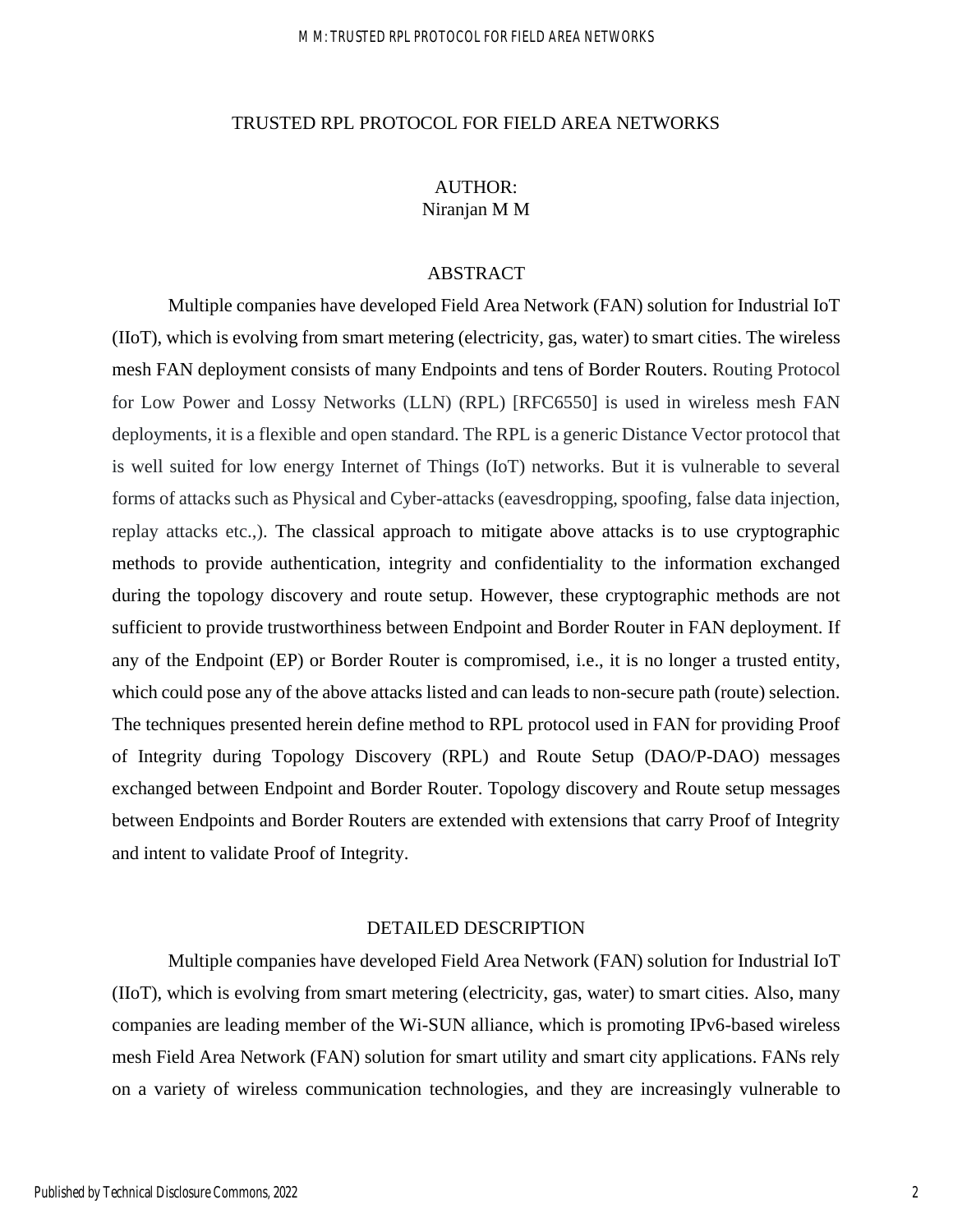physical and cyber-attacks such as eavesdropping, spoofing, false data injection, replay attacks etc., As per research, approx. 60% of respondents report cyber-attacks focusing on both IT and OT infrastructure. The top three areas of security concerns related to FANs are SCADA systems, Distributed Automation and AMI Meters.

The wireless mesh Field Area Network (FAN) deployment consists of many Endpoints and tens of Border Routers. Routing Protocol for Low Power and Lossy Networks (LLN) (RPL) [RFC6550] is used in wireless mesh Field Area Network (FAN) deployments and it is a flexible and open standard. The RPL is a generic Distance Vector protocol that is well suited for low energy Internet of Things (IoT) networks. But it is vulnerable to several forms of attacks such as Physical and Cyber-attacks (eavesdropping, spoofing, false data injection, replay attacks etc.,). The classical approach to mitigate above attacks is to use cryptographic methods to provide authentication, integrity and confidentiality to the information exchanged during the topology discovery and route setup. However, these cryptographic methods are not sufficient to provide trustworthiness between Endpoint (RPL Node) and Border Router (RPL Root) in FAN deployment. If any of the endpoint (EP) or Border Router is compromised, i.e., it is no longer a trusted entity, which could pose any of the above attacks listed and can leads to non-secure path (route) selection. Currently, there are no methods which provides trustworthiness to RPL routing protocol used in wireless mesh FAN deployments.

The main components of control plane of FAN architecture are

- 1. Topology Discovery: Network topology is built based on the RPL (IETF RFC6550) routing protocol.
- 2. Route Computation: The Border Router computes the routes.
- 3. Route Setup: It is based on the DAO/P-DAO protocol.
- 4. Sibling Selection: It provides topology information to compute routes.

The main components of data plane of FAN architecture are

- 1. Flow identification: It is based on the P-DAO protocol.
- 2. Route optimisation: it is based on RAW (Reliable Available Wireless) protocol.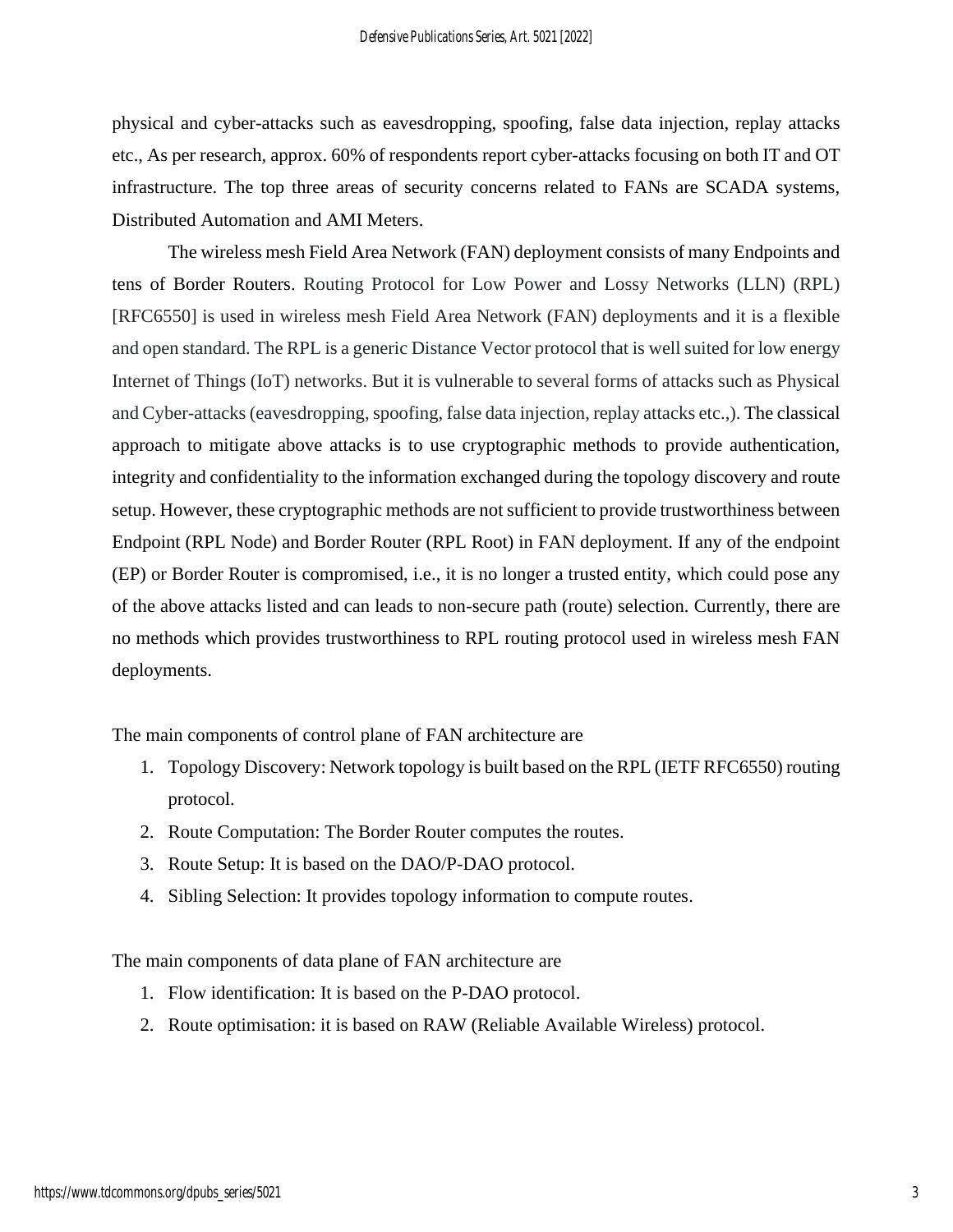The techniques presented herein define method to RPL protocol used in Field Area Network (FAN) for providing Proof of Integrity during Topology Discovery (RPL) and Route Setup (DAO/P-DAO) messages exchanged between Endpoint and Border Router. Topology discovery and Route setup messages between Endpoints and Border Routers are extended with extensions that carry Proof of Integrity and intent to validate Proof of Integrity.

The techniques presented herein propose method to add attestation information to the RPL and DAO packets as an extension that embeds:

- Hardware fingerprint (derived from SUDI or similar)
- Software OS, BIOS, Kernel, Version, Application binaries/libraries, KGV Known Good Values) etc.,
- Platform information counters, time-ticks, PCR etc.,

Proof of Integrity: TPM functionality is used as root of trust and as Proof of Integrity of Endpoint and Border Router.

As mentioned in <https://tools.ietf.org/html/rfc6550#section-6> (RPL Control Message), RPL provides support for carrying number of options. These options are used as additions to the protocol without breaking backwards compatibility with earlier versions. This method adds attestation information as another option to be carried in Topology Discovery (RPL) packets to provide Proof of Integrity.

Similarly as mentioned for DAO [\(https://tools.ietf.org/html/rfc6550#section-6.4\)](https://tools.ietf.org/html/rfc6550#section-6.4) and DAO-ACK [\(https://tools.ietf.org/html/rfc6550#section-6.5\)](https://tools.ietf.org/html/rfc6550#section-6.5) provides support for carrying number of options. This method adds attestation information as another option to be carried in DAO and DAO-ACK packets to provide Proof of Integrity.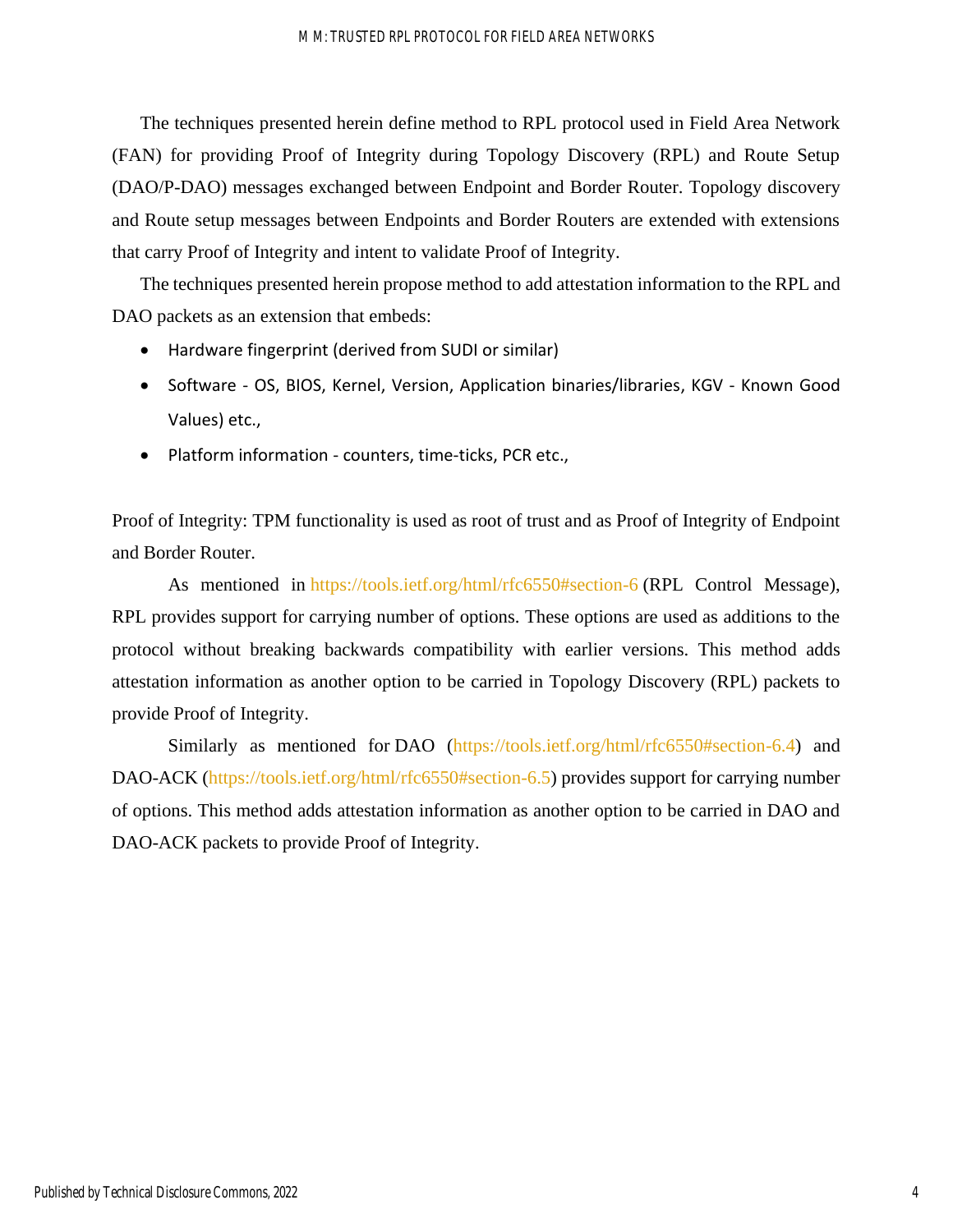

Figure-1

Freshness of the Proof of Integrity:

Proof of Integrity can also be accompanied with a signature to prove freshness of the Proof of Integrity i.e., by adding a signature over random nonce (aka entropy) presented by the peer in the DAO and DAO-ACK packets. This would help in detecting the replay of old evidence via a "nonce". A "nonce" is a random number provided by the entity making the request. This nonce is passed into the TPM. Results coming out of the TPM include a signature based on the "nonce". This result is the output from the TPM which could not have been generated before that "nonce" was provided.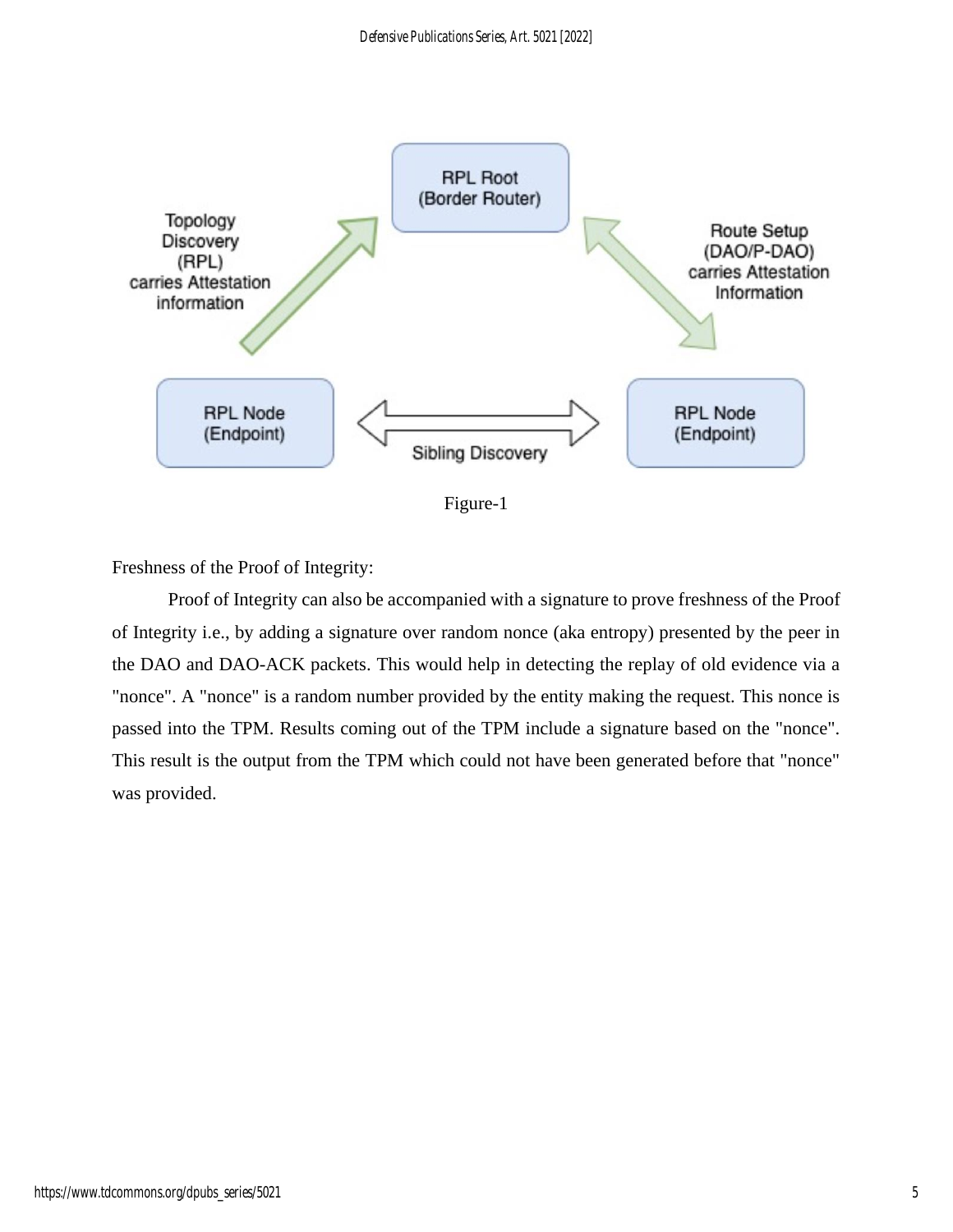## **Remote Attestation**



Figure-2

For Example: Destination Advertisement Object (DAO) is the RPL message for route setup to be exchanged between the Endpoint and Border Router. The operation consists of the DAO and DAO-ACK messages. DAO from the Endpoint contains random data/nonce, it is extended to carry intention to validate Proof of Integrity. DAO-ACK from Border Router carries an extension to its Proof of Integrity along with a signature over random data/nonce received in DAO.

Endpoints and Border Routers participating in RPL protocol exchange will use this attestation information to verify whether the peer who send the topology discovery or DAO or DAO-ACK message is trustworthy or not and make decision to accept/reject the respective messages.